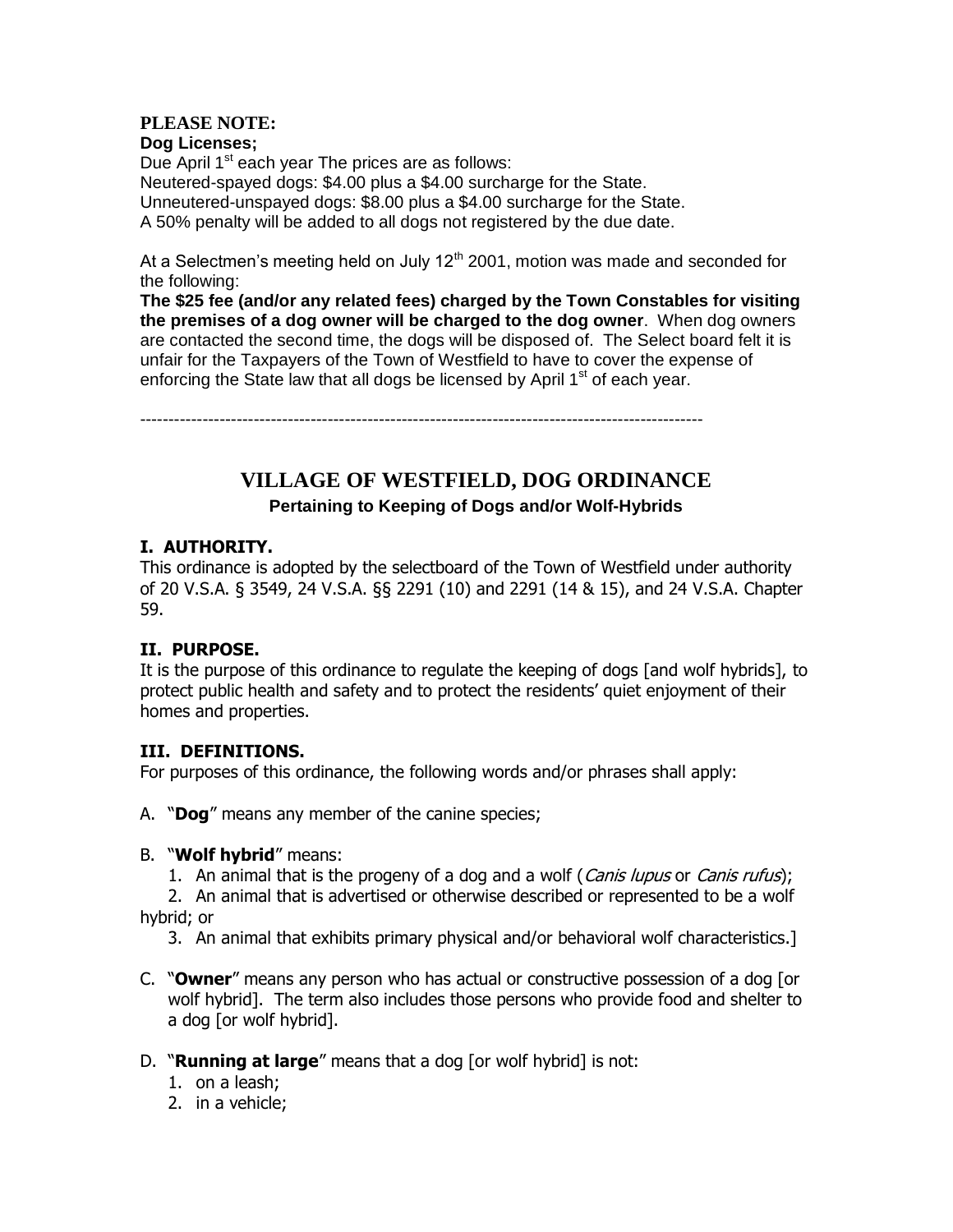- 3. on the owner's property;
- 4. on the property of another person with that person's permission;
- 5. clearly under the verbal or non-verbal control of the owner; or
- 6. hunting with the owner.

E. "**Vicious dog** [or **wolf hybrid**]" means a dog [or wolf hybrid] that attacks any person or causes any person to reasonably fear attack or bodily injury from such animal, unless the person is trespassing on the property of the owner of the animal. The term shall also mean any animal that, while running at large, attacks another domestic pet or domestic animal, as defined in 20 V.S.A. § 3541.

F. **"Village Limits"** The Westfield Village limits are as described in the Westfield Town Plan, adopted January are: Route 100 North from the Town Garage to Route 100 South house #1465, School Street house #221 and North Hill Road to house #258.

### **IV. LICENSE & COLLAR REQUIRED**

- A. A person who owns a dog [or wolf hybrid] within the Village of Westfield that is more than 6 months old shall cause it to be registered, numbered, described and licensed in accordance with the laws of this state. The animal shall wear a collar or harness, to which a current license tag is attached. An animal that is visiting from out of state must wear a collar or harness with a current license from its home state attached.
- B. License tags are issued by the Town Clerk. In order to have an animal registered, the owner must provide a certificate from a duly licensed veterinarian verifying that the animal has had pre-exposure rabies vaccine as required by 20 VSA, 3581 (d). A person who keeps a dog contrary to license provisions of this article shall be guilty of a misdemeanor.
- C. A dog [or wolf hybrid] that is found without a collar or harness and license shall be immediately impounded under authority of 20 V.S.A. § 3806 and shall be managed under the provisions of that statute. Unlicensed dogs found within the Village of Westfield may be destroyed, except as exempted by section 3587, Title 20.

### **V. LICENSE FEES**

License fees are due April  $1<sup>st</sup>$  of each year. The current license fee for each dog [or wolf hybrid] can be obtained from the Town Clerk.

### **VI. DISTURBANCES AND NUISANCES.**

- A. No dog [or wolf hybrid] shall run at large in the town.
- B. No dog [or wolf hybrid] shall harass or attack other animals or people unless such animals or people are trespassing on the private property of the owner of the dog or wolf hybrid.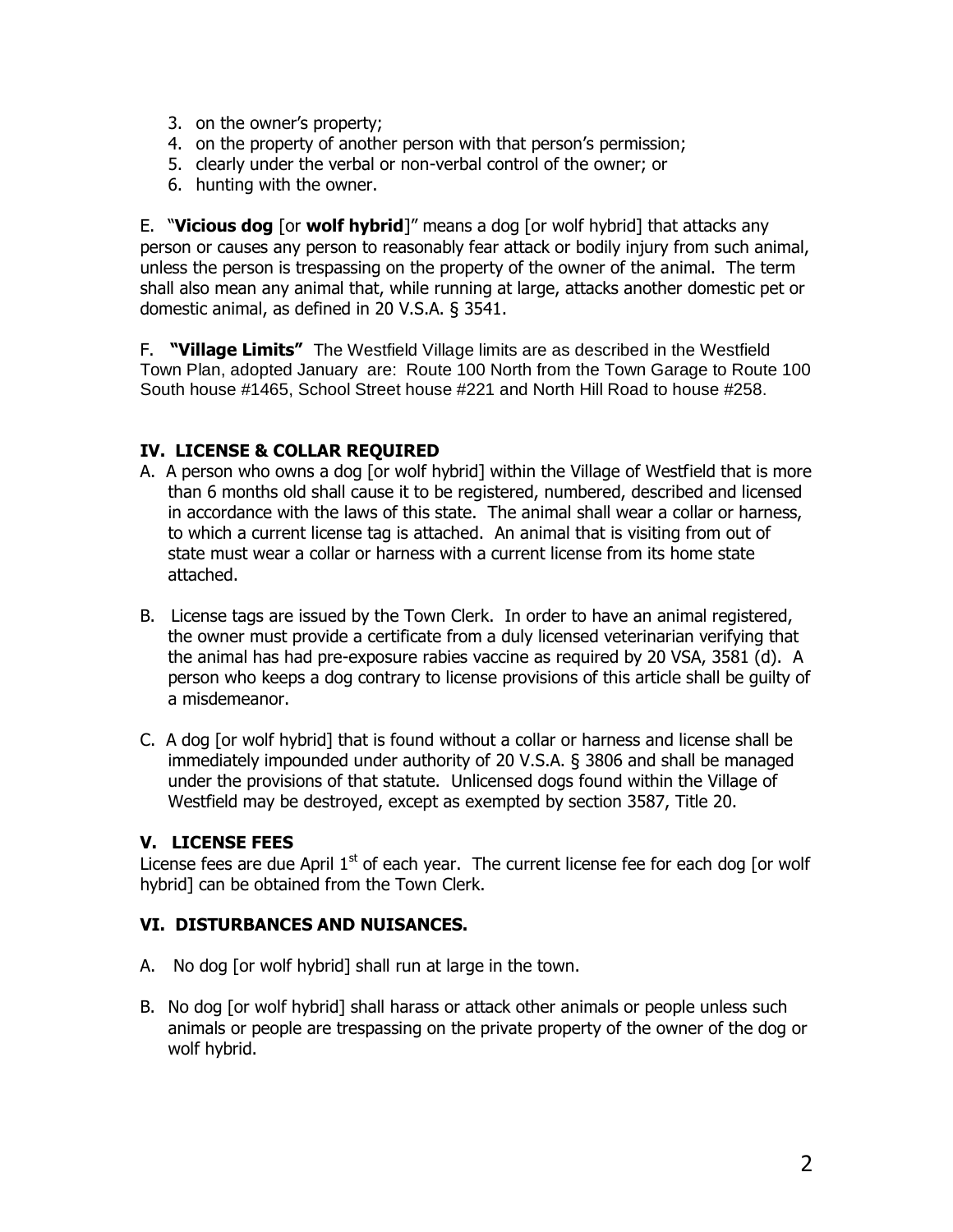- C. A female dog [or wolf hybrid] in heat shall be confined to a building or other secured enclosure, except while under the direct control of the owner.
- D. No person shall own, keep or harbor a dog [or wolf hybrid] that disturbs the quiet, comfort and repose of others by frequent, habitual or persistent barking or howling.
- E. The person in control of a dog [or wolf hybrid] that defecates in any public area or on the private property of another person shall immediately remove the fecal material and dispose of it in a sanitary manner.
- F. Any owner of a dog who fails to control said dog [or wolf hybrid] pursuant to the provisions of this ordinance may be liable for the fines and penalties prescribed herein.
- G. Stray dogs will be held for 3 days. At the end of 3 days they will be turned over to the Humane Society.

### **VII. ENFORCEMENT.**

This is a civil ordinance and shall be enforced by [the constable/ police/animal control officer/humane officer] in the Vermont Judicial Bureau in accordance with 24 V.S.A. §§ 1974a et seq. A signed written complaint to an alleged violation of this ordinance shall be submitted to the Town Selectboard and or Constable whereon said person(s) shall investigate the complaint, and if such complaint is substantiated take appropriate action in accordance with the provisions here in.

### **VIII. PENALTIES AND COSTS.**

Upon a violation of the ordinance, the Constable or designee of the Town of Westfield shall issue to the known owner of said dog a written notice of the violation of this ordinance, by certified mail.

- A. First offense Written warning notice. Such notice shall consist of a warning that a subsequent violation of any section hereof shall make the owner liable for the penalties herein prescribed including possible fines and impoundment of the animal. B. Second offense \$25.00 full penalty/\$15.00 waiver penalty. C. Third offense **Impoundment & impoundment costs, plus \$50.00 full** penalty/\$35.00 waiver penalty D. Subsequent offenses Impoundment & impoundment costs, plus \$100.00 full penalty/\$75.00 waiver penalty (the waiver penalty applies when an alleged violator pays the fine without contesting the violation).
- E. Impoundment costs shall be set annually by the selectboard.

All penalties shall be paid within 72 hours at the Town Clerk's office. In the event that such penalty is not paid within the period prescribed, the owner of the dog shall be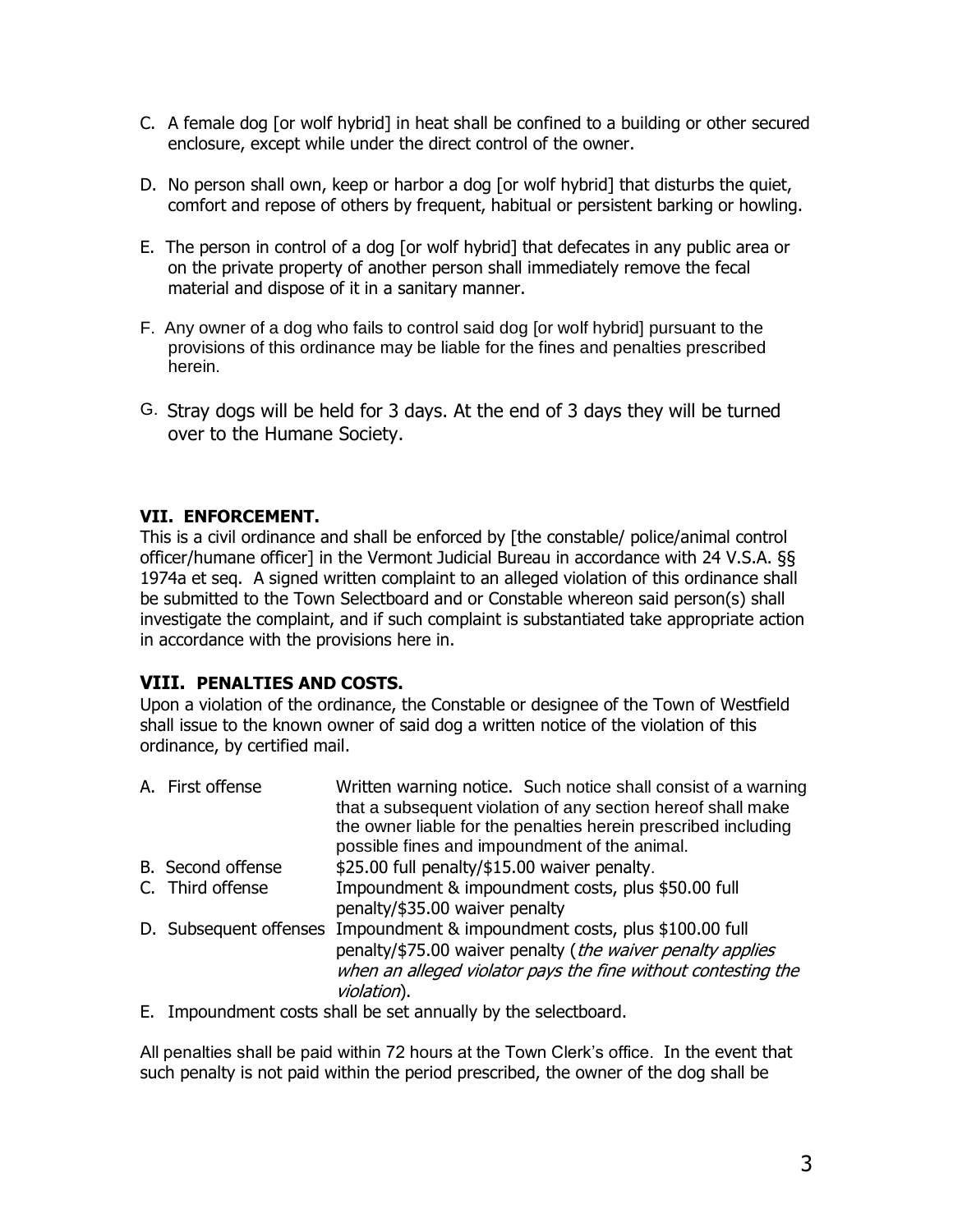subject to a court citation, and upon conviction shall be fined not less than \$25.00 or more than \$100.00.

### **IX. UNSUBSTANTIATED COMPLAINTS**

If after investigation, a complaint is found to be unsubstantiated, the complainant shall be liable for penalties prescribed herein.

## **X. VICIOUS DOGS**

Upon a signed complaint submitted to the Town Select board and Constable that a dog [or wolf hybrid], without provocation, attacks, bites, places in fear of being attacked or bitten, or menaces or threatens humans or domestic animals, the Town Select board and Constable shall, if the complaint is sustained, find the dog [or wolf hybrid] to be vicious. The Constable may make on order that will require that the dog [or wolf hybrid] be muzzled, chained, confined or relocated, and in severe cases this order may include that the animal be disposed of in a humane manner. Notice of this order shall be sent by certified mail, with return receipt requested, to the owner of the dog [or wolf hybrid] at the last known address.

### **XI. APPEAL**

An owner of said dog [or wolf hybrid] may appeal any impoundment order upon written notice to the Selectboard within ten (10) days of said impoundment or order at which time the Selectboard will set a hearing date.

### **XII. HUMANE CARE OF DOGS [AND WOLF HYBRIDS].**

All dogs [and wolf hybrids] shall be furnished with clean and safe facilities sufficient to protect the animal and the public health. Any dog [or wolf hybrid] determined by [the constable/police/animal control officer/humane officer] to be without such clean and safe facilities may be impounded.

Restraining, shelter and care of animals shall be done in accordance with Title 13, Part 1, 365 (c), (d), and (e) of the VSA as follows:

- A. A dog [or wolf hybrid], whether chained or penned, shall be provided living space no less than three feet by four feet for 25 pound dogs, four feet by four feet for 35 pound dogs and four feet by five feet for 50 pound and larger dogs.
- B. A dog [or wolf hybrid] maintained out-of-doors must be provided with suitable housing that assures that the animal is protected from wind and draft, and from excessive sun, rain and other environmental hazards throughout the year. An animal chained to a shelter must be on a tether chain at least twice the length of the animal.
- C. Notwithstanding the provisions of this section, animals may be temporarily confined in spaces sufficient for them to stand and turn about freely, provided that they are exercised in accordance with accepted agricultural or veterinarian practices, and are provided sufficient food, water, shelter and proper ventilation.

## **XIII. CRUELTY**

Any person who shall torture, torment or cruelly neglect to provide with necessary sustenance or shelter, or who shall cruelly beat, mutilate or kill or cause or procure to be tortured, tormented, beaten, mutilated, killed or deprived of necessary sustenance or